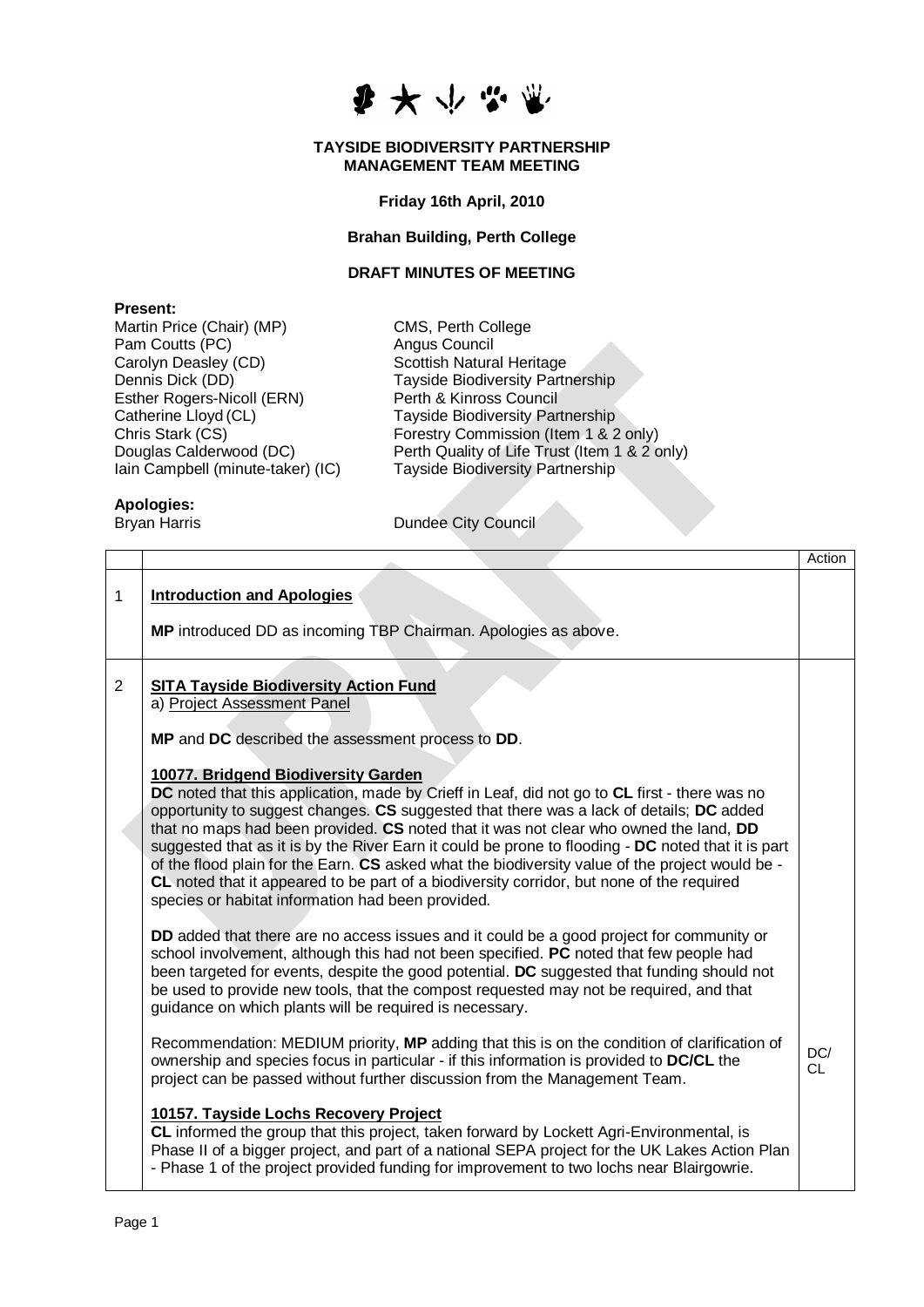|   | There were some problems with farmers in Blairgowrie, but work was done with septic tank<br>owners and schools, and the loch is now being monitored with the hope of reporting<br>significant changes nationally. CL further noted that SEPA is taking forward their work in<br>addition to main duties - working with a list of lochs that fall below the 'essential' line. This<br>project will have the involvement of one farmer and the local golf course, with opportunities<br>for eco-tourism.<br>CD suggested that the listed species for Phase II of the project may not yet be present on the<br>site - CL recommended checking with SEPA. DD suggested that if the habitat was improved,<br>listed species could return.<br>DC recommended £4,000 of funding (some figures appear to be double counted). MP<br>recommended seeking clarification on the owner of the loch - CD noted that Karen Rintoul at<br>SNH Airlie would be able to assist with this. CD further suggested confirming that Richard<br>Lockett has been in touch with the local farmer.<br>Recommendation: HIGH priority, with £4,000 of funding, on the condition of clarifying key<br>species and information on ownership of the loch, obtaining a statement from the landowner,<br>and providing a map.<br>b) Other reporting<br>PC reported that the Linnet Link planting is now going ahead, with almost 5,500 plants,<br>leading towards 28,000 and 310 trees to extend links of green corridor.<br>DC reported that the Perth & Kinross Council's Swift Project Officer application had been<br>withdrawn as staff had not been able to secure confirmation in time that the part-time 2 year<br>post would be back-filled. It is hoped they will re-apply in the winter to ensure the post could<br>go ahead in early 2011.<br>CD and CS left the meeting here (Item 1 & 2 only). | DC/<br><b>CL</b> |
|---|-----------------------------------------------------------------------------------------------------------------------------------------------------------------------------------------------------------------------------------------------------------------------------------------------------------------------------------------------------------------------------------------------------------------------------------------------------------------------------------------------------------------------------------------------------------------------------------------------------------------------------------------------------------------------------------------------------------------------------------------------------------------------------------------------------------------------------------------------------------------------------------------------------------------------------------------------------------------------------------------------------------------------------------------------------------------------------------------------------------------------------------------------------------------------------------------------------------------------------------------------------------------------------------------------------------------------------------------------------------------------------------------------------------------------------------------------------------------------------------------------------------------------------------------------------------------------------------------------------------------------------------------------------------------------------------------------------------------------------------------------------------------------------------------------------------------------------------------------------------------------------|------------------|
| 3 | <b>Minutes of Last Management Team Meeting</b><br>The group passed the minutes, agreeing to discuss the Tayside Biodiversity Festival as part<br>of the work programme.                                                                                                                                                                                                                                                                                                                                                                                                                                                                                                                                                                                                                                                                                                                                                                                                                                                                                                                                                                                                                                                                                                                                                                                                                                                                                                                                                                                                                                                                                                                                                                                                                                                                                                     |                  |
| 4 | <b>Matters Arising, including Future of Partnership</b><br>MP requested information on the status of the Partnership moving into the new financial<br>year. ERN reported on the February 23rd meeting at which the three local authorities met to<br>discuss the Partnership's future - Dundee City Council (DCC) announced that they could not<br>provide equal funding and requested to be a junior partner, asking Perth & Kinross (PKC)<br>and Angus Councils (AC) to organise this. Neither PKC nor AC felt that this was the best way<br>forward, and have requested that DCC reconsider. ERN further noted that PKC can provide<br>admin support gratis, and a new budget taking this into consideration means that the amount<br>DCC have pledged to provide is approximately £4,000 below the budget for an equal<br>partnership. A request to form this equal partnership will be put forward to DCC. DC asked<br>about the status of previously ring-fenced SNH funds - ERN noted this money now goes<br>straight to the local authorities, with no ring-fencing. DD added that under Single Outcome<br>Agreements the councils are being left to identify their own priorities.<br>MP suggested DD, in his new role as TBP Chairman, write a letter to DCC. DD agreed to<br>take this forward after discussing matters with Jim Valentine at PKC. DD added that written<br>information from DCC regarding redundancy support, if necessary, will be required, to ensure<br>this can be equally shared between authorities.<br>Post-meeting, after consultation with Jim Valentine (PKC), DD wrote to the Chief Executive                                                                                                                                                                                                                                        | DD               |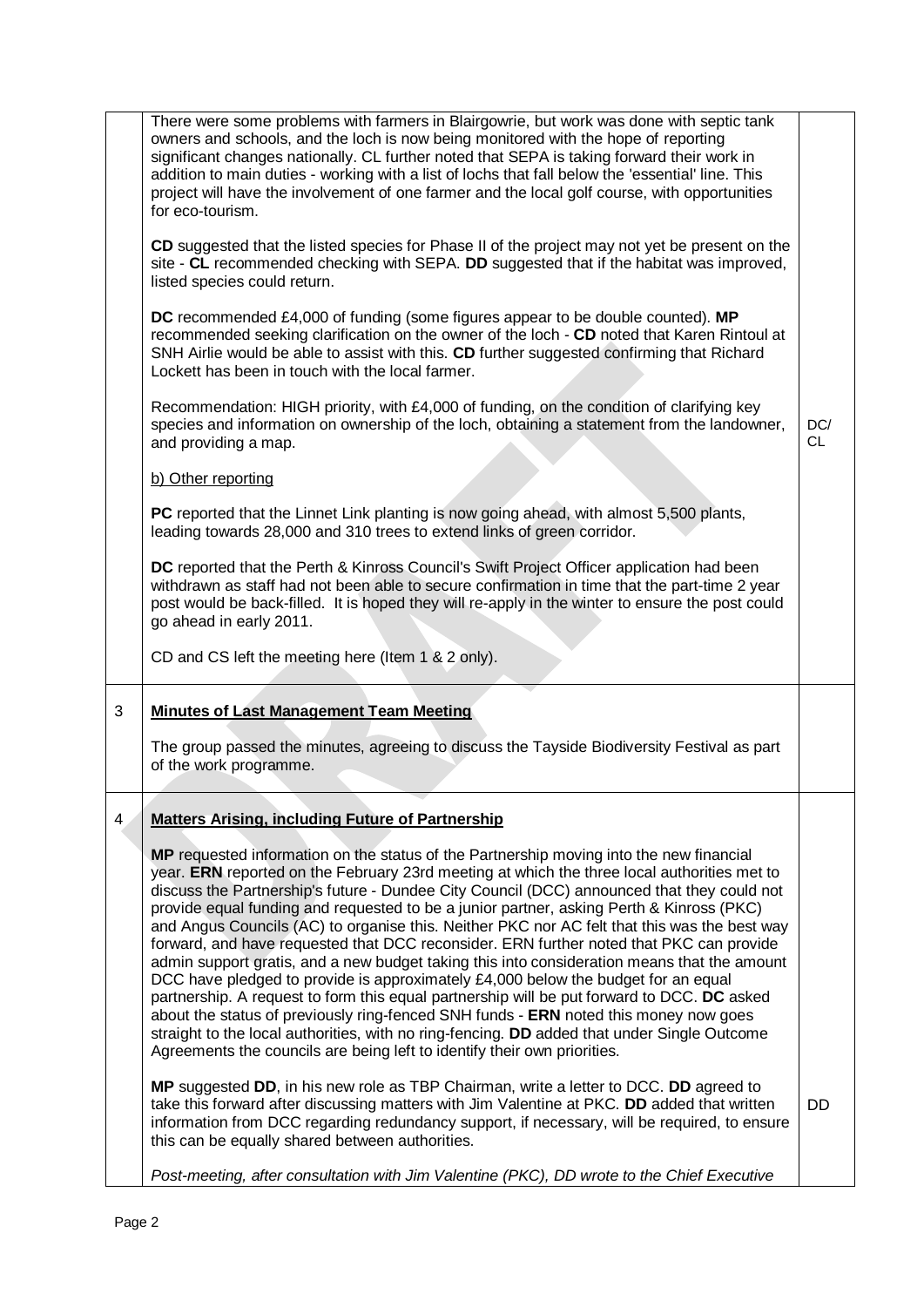|   | of Dundee City Council requesting an additional input of £4,068 to bring the DCC input in line<br>with that of the other two Councils. No acknowledge of this communication was received<br>from the DCC CE. A subsequent 'phone conversation with Merrill Smith confirmed that the<br>matter was under consideration by the CE. No response has been received by 21.05.10.                                                                                                                                                                                                                                                                                                         |           |
|---|-------------------------------------------------------------------------------------------------------------------------------------------------------------------------------------------------------------------------------------------------------------------------------------------------------------------------------------------------------------------------------------------------------------------------------------------------------------------------------------------------------------------------------------------------------------------------------------------------------------------------------------------------------------------------------------|-----------|
|   | DD asked for information on financial years beyond 2010/11 - PC noted that AC would be<br>beginning their process for 2011/12 in August or September - DD added that planning (of, for<br>example, a 2011 festival) would have to be held back until the partnership setup to be taken<br>forward is clear.                                                                                                                                                                                                                                                                                                                                                                         |           |
|   | DC noted that any possible withdrawal from the SITA Trust would be after significant notice.<br>ERN asked if, in the event that DCC refused the offer, if SITA Trust funds would be available<br>to DCC - DC noted that that the biodiversity panel is separate from the Biodiversity Officer<br>post, and so could still be in existence with only two contributing bodies. A possible way of<br>dealing with DCC projects would be charging, either from TBAF money or from DCC, for CL's<br>time. If it were to be charged against TBAF, it would be across all projects rather than against<br>individual projects - the block sum being reduced with compensation going to CL. | DC        |
|   | MP noted that the SITA Trust should be informed of the possibility of a two-way split as soon<br>as possible, to ensure their willingness to continue participation under different conditions.<br>DC suggested updating the Trust in June, prior to their meeting in August - MP asked that a<br>paper be tabled for the meeting. MP asked if it would be possible for money to come from<br>TBAF if DCC do not agree to the proposal. ERN noted that this could be a position PKC and<br>AC would not agree to - they are currently agreed to a three-way partnership.                                                                                                            |           |
|   | MP thanked ERN, PC, and CL for putting the document together.                                                                                                                                                                                                                                                                                                                                                                                                                                                                                                                                                                                                                       |           |
|   | MP asked for an update on the SNH review of a number of LBAPs (the TBP was one of 10<br>chosen to report back) - CL noted that she has been interviewed, and, as the consultants<br>wished to speak to her line manager for further details about the Partnership, PC and ERN's<br>details had been forwarded.                                                                                                                                                                                                                                                                                                                                                                      |           |
| 5 | <b>Finances</b>                                                                                                                                                                                                                                                                                                                                                                                                                                                                                                                                                                                                                                                                     |           |
|   | CL noted that there was still no financial report from Bryan Harris. ERN reported that a<br>meeting had been held regarding the budget discrepancies - there appears to be money<br>missing and/or misattribution across budget headings - but the information provided by DCC<br>was insufficient to find the problems. It is not currently clear what the overall figures are. It<br>was agreed to have a further internal meeting before meeting with DCC to look into the<br>issues. MP noted that this must be brought up in communication from the chair to DCC.                                                                                                              | DD        |
|   | MP asked for an update on LEADER funding - CL reported that £15,000 against match<br>funding from PKC, AC and other sources had been confirmed to take forward the month-long<br>Biodiversity Festival this year. BBC Breathing Places is helping to finance the Dundee<br>BioBlitz event, as well as another event at Dundee Sensation; Hillcrest Housing Association<br>has also contributed £300 towards the BioBlitz. CL was unsure when the LEADER money<br>could be claimed - whether under DCC or with PKC after June. MP suggested that as the<br>LEADER contract is with DCC they can be provided with the information and deal with it as<br>appropriate.                 | <b>CL</b> |
| 6 | <b>Work Programme / Co-ordinator's Report</b>                                                                                                                                                                                                                                                                                                                                                                                                                                                                                                                                                                                                                                       |           |
|   |                                                                                                                                                                                                                                                                                                                                                                                                                                                                                                                                                                                                                                                                                     |           |
|   | MP suggested that CL need not cover the work programme until the end of June - the<br>ongoing duties of festival etc. are clear. PC suggested simplifying the work programme in<br>future, with ERN recommending working on a new programme when the future is clearer.                                                                                                                                                                                                                                                                                                                                                                                                             |           |